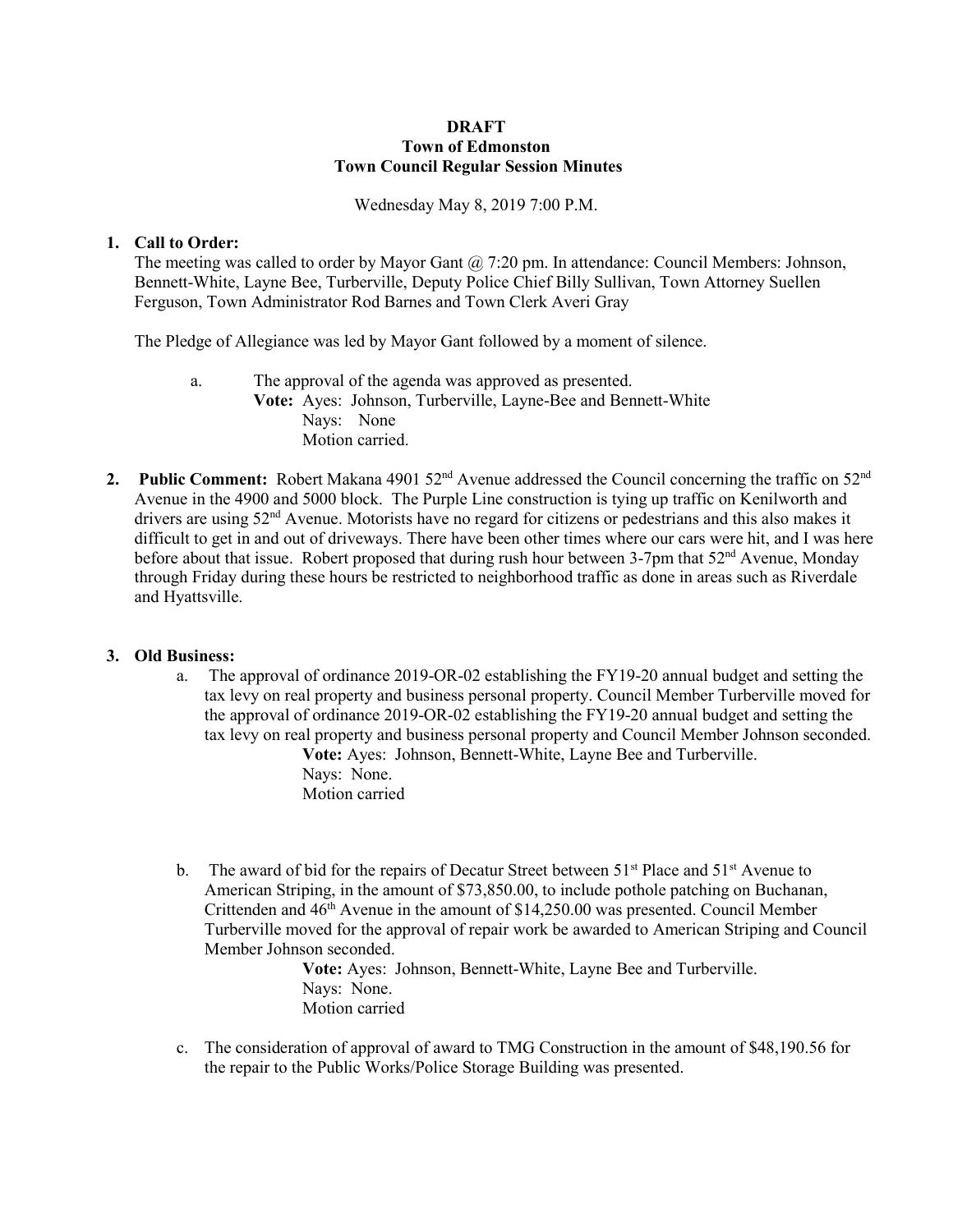Council Member Johnson moved that we award TMG Construction the bid with the condition that we see the plans and a demonstration of this work done before. Council Member Turberville seconded with the contingency that we get to see the plans as outlined by Council Member Johnson.

> **Vote:** Ayes: Johnson, Bennett-White and Turberville. Nays: None. Abstains: Layne Bee Motion carried

d. Consideration of Minutes for Work Session and Regular Sessions on April 10, 2019.

i. The approval of the minutes for the Work Session of April 10, 2019 was presented. Council Member Turberville moved to approve Work Session Minutes and Council Member Johnson seconded.

> **Vote:** Ayes: Johnson, Bennett-White, Layne Bee and Turberville. Nays: None. Motion carried

ii**.** The approval of the minutes for the Regular Council Session of April 10, 2019 was presented. Council Member Bennett White moved to approve Work Session Minutes and Council Member Johnson seconded.

> **Vote:** Ayes: Johnson, Bennett-White, Layne Bee and Turberville. Nays: None. Motion carried

### **4. New Business**

a. The introduction of ordinance 2019-OR-03 amending the FY-18-19 annual budget. Administrator Barnes presented the budget amendments. Council Member Bennett-White asked what does the  $$210K$  amount was and if it included the Decatur Street work, the  $49<sup>th</sup>$  Avenue sidewalk improvement and the building. Mr. Barnes indicated that it did. Council Member Bennett-White moved to approve the introduction of ordinance 2019-OR-3 and Council Member Turberville seconded.

> **Vote:** Ayes: Johnson, Bennett-White, Layne Bee and Turberville. Nays: None. Motion carried

b. The introduction of ordinance 2019-OR-04 establishing a commercial parking permit system. This came as result of a request by R&S Springs on Windom as employees were not able to find parking, so a temporary permit was provided. Attorney Ferguson created language for an ordinance that would allow for parking if the business was in Town. Council Member Johnson moved to approve the introduction of ordinance 2019-OR-04 and Council Member Turberville seconded.

> **Vote:** Ayes: Johnson, Bennett-White, Layne Bee and Turberville. Nays: None. Motion carried

c. The consideration of award of bid to TAS Corp. for the demolition of an unsafe structure located at 4606 Hamilton in the amount of \$24,680 subject to permit application and asbestos/lead paint inspection. Administrator Barnes outlined that this building has been condemned for 5 years and the owner is working cooperatively with the Town and is fully aware that he absorbs the costs for this process. Attorney Ferguson has created a contract with the property owner whereby the repayment of costs is in a lump sum or in a tax lien. Some of the prep work with the utility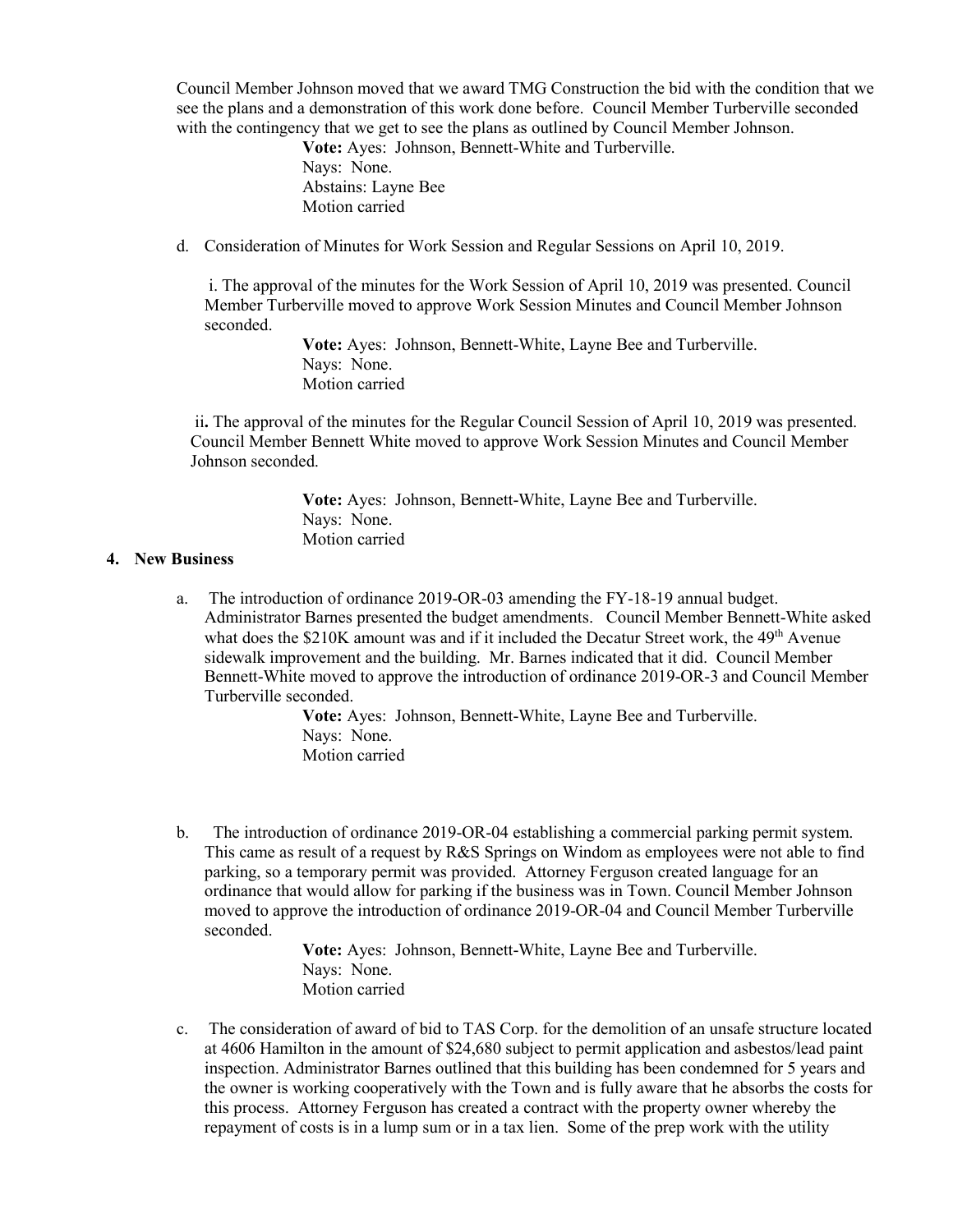companies has been completed. Council Member Layne-Bee moved to approve awarded TAS Corp. for the demolition work and Council Member Johnson seconded.

> **Vote:** Ayes: Johnson, Bennett-White, Layne Bee and Turberville. Nays: None Motion carried

#### **5. Police Report**

Captain Sullivan passed out crime statistics report and then outlined progress in the hiring of new officers. Out of 6 candidates there are two he is pursuing; one is out of academy. He has contacted the President of the PG Retiree Association and the MD Park Police Association and awaiting response from these organizations. He is continuing to work with the County, Mr. Ryan with College Park, Town Administrator Barnes and the Mayor to seek the potential hiring of part-time officers from PGC. An MOU draft has been written and sent to Attorney Ferguson for review. The Captain reported on Town events the Police Dept. has been involved with. He has nominated Sgt. Young for Police Officer of the Year and PFC Officer Torres for her Community Services with the Chief Association of PG County. Questions were asked about the experience level of candidates. Two of the candidates had experience but were cut loose because they were picked up by another agency. Another candidate has an arm injury and it's uncertain when he'll return to work. Council Member Layne Bee inquired if a rookie was hired could that person be held to a three-year mandatory contract. Attorney Ferguson indicated to have certain amount of money due back to Town depending on when the individual leaves but can't require that someone work for you. The damages must be reasonable to what the loss is to the Town but noted it's not supposed to be punitive. Vacation can't be factored in but time and money for training can be. Attorney Ferguson offered to provide more research on this situation. Mayor Gant considers the Police Department benefit package is one of the better ones in the area particularly the healthcare and by adding retirement to the plan she believes the reason officers leave is for larger and better opportunity.

#### **6. Council Dialogue**

Council Member Layne Bee asked about the status of the vacant car lot on Kenilworth and that a building on 4900 Tanglewood is vacant as well. Administrator Barnes indicated the business closed but a new one is coming and will contact the owner for more information about both locations. Queried about the electric fence and it was now disallowed, and an ordinance is being written to ban in the Town. The code officer will provide notice of 30 days to remove.

Council Member Johnson remarked on the clean-ups in Town which included area around Fountain Park and Elizabeth's Landing and around Sunoco, but the area at Sunoco is now littered again and the area behind the fence needs attention. Unfortunately, the County doesn't claim that space and it is not Edmonston's property either. A suggestion was made to use signage of fines or a repair or replacement of the fence.

Council Member Bennett-White asked if Town received more trash cans and about the Big Belly cans. It was indicated that the Town has 3 Big Belly's cans on Decatur. Administrator Barnes indicated that Bates delivered 10 for new residents and to replace broken ones. Also ordering new recycle bins and reviewing the size options before doing so. The recycling bins are provided by the Town. Also, Council Member Bennett-White received a complaint from a resident about trash being thrown in his yard. Administrator Barnes has discussed the situation with the resident and encouraged that Town Hall be contacted if this occurs again so there won't be notices sent out about it. Will ask the code office and Public Works to help resolve.

Code report was passed out for review. The annual inspection at Fountain Park will be coordinated with the Fire Department, thus being less intrusive for the residents. License renewals and notices are underway.